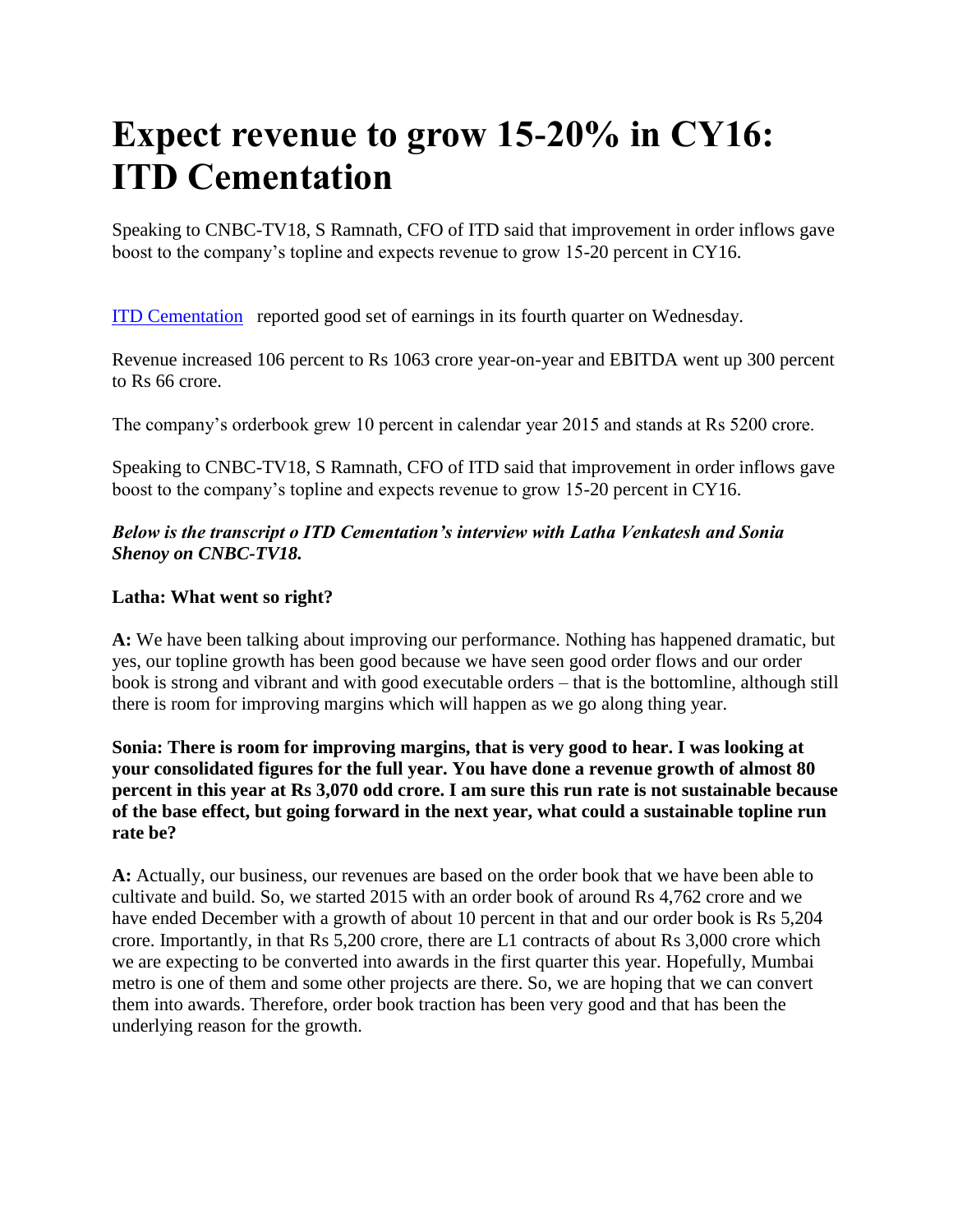#### **Latha: What were these exceptional losses that you had to suffer?**

**A:** Earlier, if you remember, in your channel I was explaining that we had in March of last year, entered into a one-time settlement with National Highways Authority of India (NHAI), of all our dues on those past road projects, claims and other things. That we wrote-off in March of last year, and we have disclosed that in the first quarter financials of 2015. March, 2015 was the first quarter for us. So, that is the loss and what remains is about Rs 60 crore out of that as an exceptional item which will be possibly absorbed this year.

## **Sonia: You did mention that there is scope to improve your margins further. What would that be led by and from this 6 percent level, how much do you think you can grow it by over the next couple of years?**

**A:** Margins are at 7 percent compared to about 6.3 percent last year. So, margins have already improved in that sense. But what happens is in our order book, there are still some projects where we have had some execution issues which we have explained earlier in our annual report also. So, some projects which are a bit slow and we have had some cost-over and other issues, and they are all getting, I would say, mitigated. All these projects are getting over this year. We have about 10 percent in our order book which possibly will get exhausted this year, will be completed this year. And going forward, this year, you will see an improvement. I do not want to give guidance on what percentage margins and all that. But, given a good topline growth and improvement in margins and 2017, going forward we are fairly optimistic for the next two to three years.

## **Latha: Can you just guide the revenue growth then?**

**A:** Revenue I would expect to be about 15-20 percent higher than last year.

## **Sonia: You did mention that your order book stands at Rs 5,200 crore. What kind of visibility do you have in orders over the next 6-12 months? If you can give us more details on the exact orders and how much the growth in order book could look like over the next one year?**

**A:** In our industry, we make certain projections and internal estimates of order flows based on the tenders that we have bid for. First and foremost, there is competition, so you may or may not win a tender. That is one part. The other part is although, we are selective in all these projects, you have some people who come and big and in a competitive atmosphere, you may end up losing some of them. That is one part. The other part is that the timing of the order flows. Like for example, we were expecting some of these L1 contracts to be awarded in the last quarter of last year. Our order book should have been higher than what it was last year. But, unfortunately, they are getting delayed. So, if some of those contracts, you know yourself, I do not want to mention them. So, these projects are getting delayed.

#### **Latha: It is a touch and go issue and therefore you do not want to guide. But, can you leave us with an idea whether the total amount of orders in the system are improving? You touch base with practically all the infrastructure guys, Delhi Metro Rail Corporation (DMRC),**